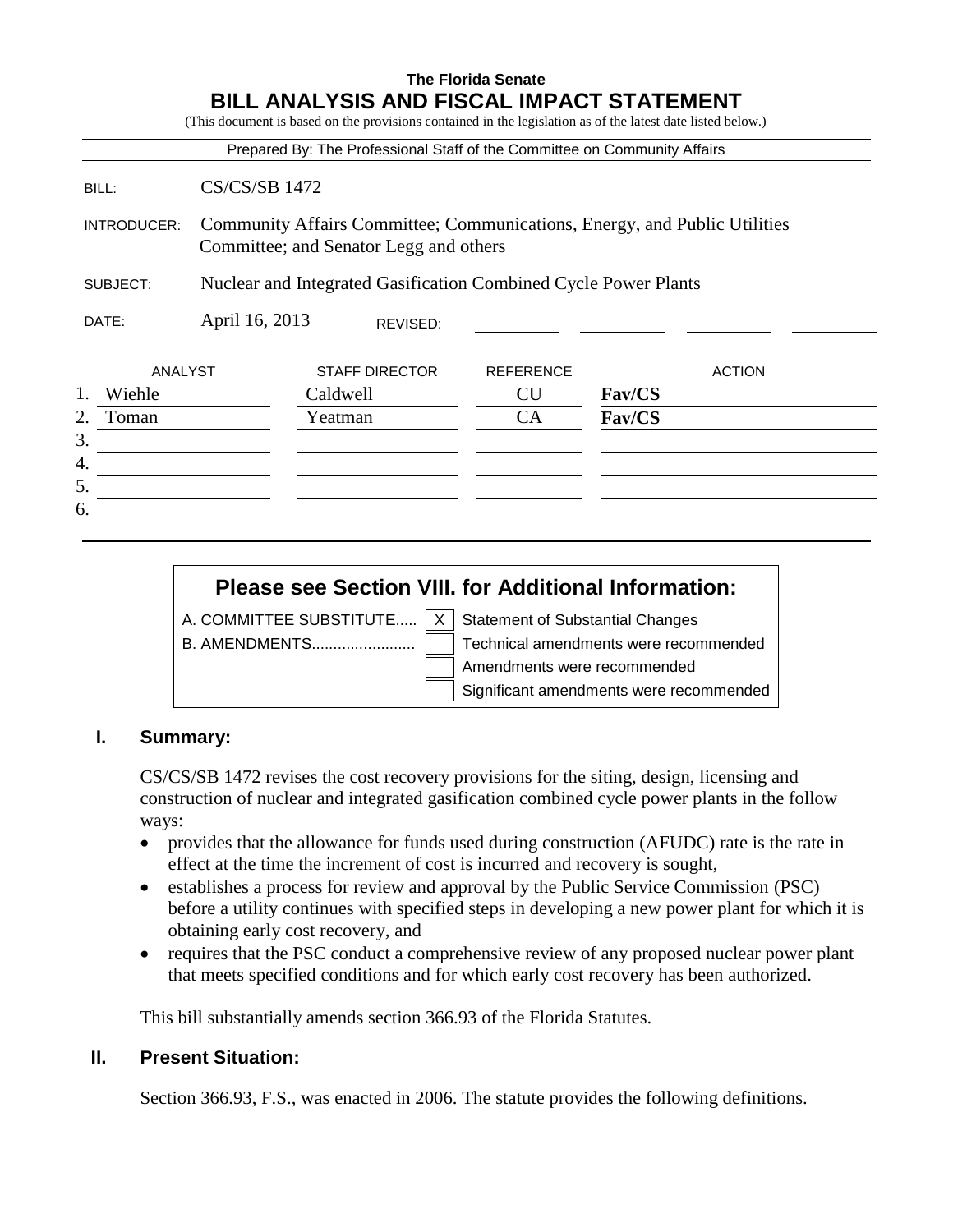- "Cost" includes, but is not limited to, "all capital investments, including rate of return, any applicable taxes, and all expenses, including operation and maintenance expenses, related to or resulting from the siting, licensing, design, construction, or operation of the nuclear power plant, including new, expanded, or relocated electrical transmission lines or facilities of any size that are necessary thereto, or of the integrated gasification combined cycle power plant."
- "Preconstruction" is "that period of time after a site, including any related electrical transmission lines or facilities, has been selected through and including the date the utility completes site clearing work. Preconstruction costs shall be afforded deferred accounting treatment and shall accrue a carrying charge equal to the utility's AFUDC rate until recovered in rates (by implication, everything after completion of site clearing is construction)."

The statute requires the Public Service Commission (PSC) to establish, by rule, alternative cost recovery mechanisms designed to promote utility investment in nuclear power plants and to allow for the recovery in rates of all prudently incurred costs. The mechanisms must include:

- Recovery through the capacity cost recovery clause of any preconstruction costs.
- Recovery through an incremental increase in the utility's capacity cost recovery clause rates of the carrying costs on the utility's projected construction cost balance associated with the nuclear or integrated gasification combined cycle power plant. To encourage investment and provide certainty, for nuclear or integrated gasification combined cycle power plant need petitions submitted on or before December 31, 2010, associated carrying costs shall be equal to the pretax AFUDC in effect upon this act becoming law. For nuclear or integrated gasification combined cycle power plants for which need petitions are submitted after December 31, 2010, the utility's existing pretax AFUDC rate is presumed to be appropriate unless determined otherwise by the commission in the determination of need for the nuclear or integrated gasification combined cycle power plant.

Thus, under this section, the utility recovers all preconstruction costs in full as they are incurred, but recovers only the carrying charges on construction costs.<sup>1</sup> Generally, this means that noncapital costs and the interest on capital costs will be recovered in advance of the plant becoming operational.

The preconstruction phase includes both licensing and preconstruction. Examples of activities performed during this combined phase include:

• site selection and purchase;

 $\overline{a}$ 

- filing of the combined construction and operating license (COL) application with the Nuclear Regulatory Commission (NRC);
- obtaining the determination of need from the PSC;
- execution of the engineering, procurement, and construction (EPC) agreement;
- obtaining the state site certification;
- the U.S. NRC Safety Review, a multi-phase process;
- the U.S. EPA Environmental Review, also a multi-phase process; and

<sup>1</sup> For any recovery to occur, the PSC must make a finding that the costs were prudently incurred (s. 366.93(2), F.S.).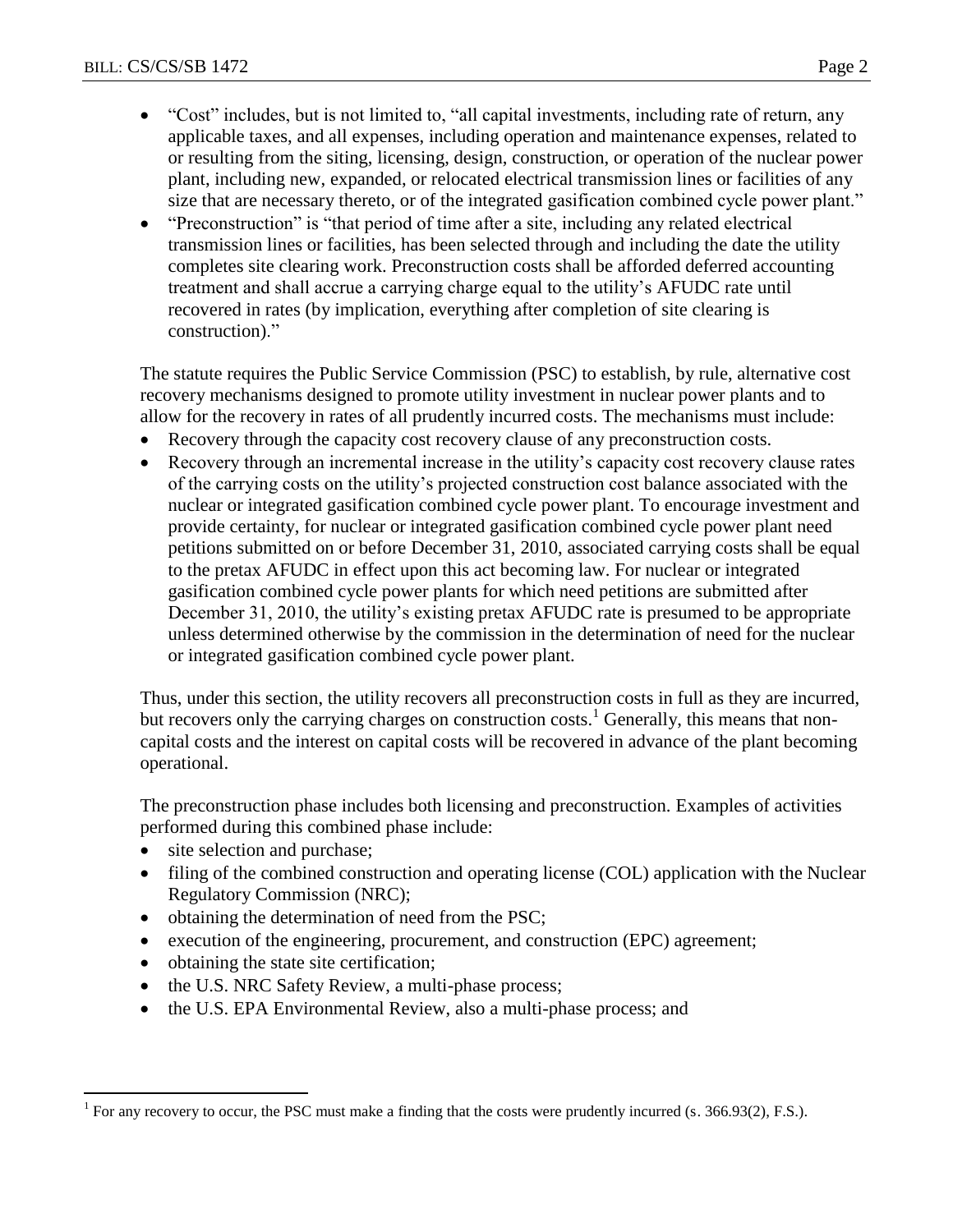• hearings before the Atomic Safety & Licensing Board and the NRC Commissioners to obtain the COL $^2$ 

Licensing phase costs will constitute approximately 1 percent of total project costs recovered.<sup>3</sup> Preconstruction phase costs will constitute approximately 2-5 percent of total project costs recovered.<sup>4</sup> Estimated amounts will vary by project size and duration.<sup>5</sup>

Examples of costs incurred during the construction phase include: major equipment, materials, labor, and construction management.<sup>6</sup> During the construction phase, only the carrying costs are recovered: these costs will constitute approximately 8-10 percent of total project costs recovered.<sup>7</sup>

Until the nuclear plant becomes commercially operational, the utility must annually report to the PSC the budgeted and actual costs compared to the in-service cost of the nuclear power plant as estimated by the utility during the determination of need hearing.

When the nuclear power plant becomes operational and is placed in commercial service, the utility may increase its base rate charges by the projected annual revenue requirements of the nuclear power plant.

If the utility either elects not to complete or is precluded from completing construction of the nuclear power plant, it must be allowed to recover all prudent preconstruction and construction costs incurred following the commission's issuance of a final order granting a determination of need.

The statute provides for advanced, or early, cost recovery in that the utility recovers some costs earlier under the statute than it would under traditional recovery. Under traditional recovery of the costs related to constructing a power plant, the utility fronts the money to pay these costs by providing the initial funding for the project through money it holds for capital projects or by raising capital through borrowing or selling stock, and does not begin to recover any costs until the plant is placed into operation. Under s. 366.93, F.S., the utility still fronts the money, but it begins to recover some costs earlier, those being all preconstruction costs and the carrying costs on the utility's projected construction cost balance that is associated with the nuclear power plant. One arguable benefit of this advanced recovery is that the carrying costs, primarily interest, may not be as high and do not accumulate and compound in the time period until the plant is placed into operation, which may be as long as 17-20 years from the time the first costs are incurred. By recovering these costs earlier, the increase in rates when the plant is placed into operation and recovery of capital costs begins is also significantly reduced. One past estimate of

5 *Id*.

6 *Id*. 7 *Id*.

 $\overline{a}$ <sup>2</sup> Statement of Alex Glenn, State President, Progress Energy Florida, before the Florida Senate Committee on Communications, Energy, and Public Utilities (March 18, 2013).

<sup>&</sup>lt;sup>3</sup> Statement of Steven Scroggs, Senior Director, Nuclear Development, Florida Power & Light Company, before the Florida Senate Committee on Communications, Energy, and Public Utilities (March 18, 2013).

<sup>4</sup> *Id*.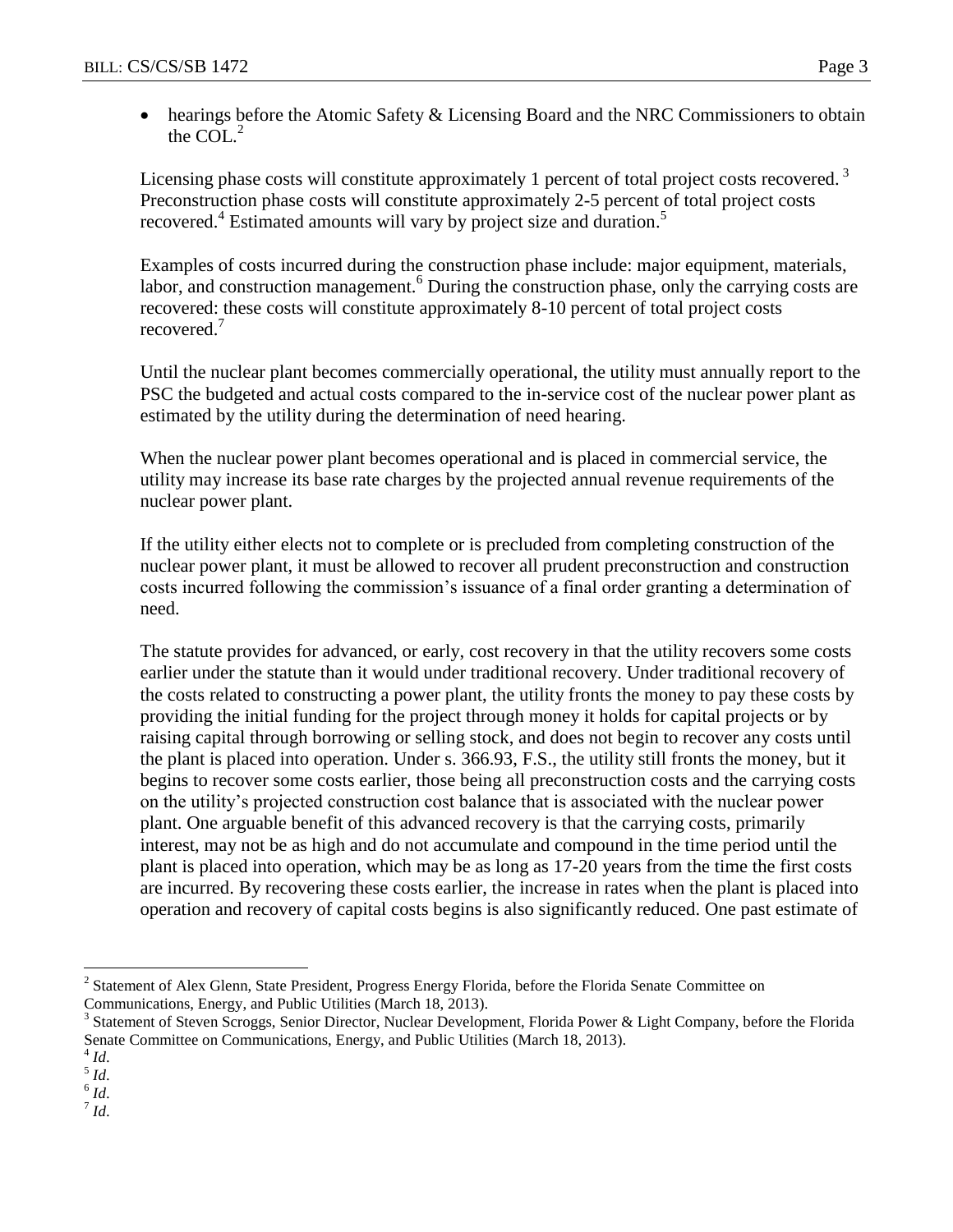the impact on the monthly bill was that the statute would reduce the amount of this increase by \$3.44, from \$8.91 to \$5.47.<sup>8</sup>

There were other potential incentives for enacting the statute, including the following.

- Florida's population was growing quickly, as was the related demand for electricity.  $9$
- Natural gas was increasingly the fuel of choice for generating electricity and concern was growing about over-dependence on one fuel type.<sup>10</sup> In 1980, natural gas was the fuel for approximately 15 percent of the electricity generation in Florida; in 2010, it was over 50 percent.<sup>11</sup> Florida is in the top quartile of states in its reliance on natural gas.<sup>12</sup>
- Natural gas prices were high and spot market prices were fluctuating greatly.<sup>13</sup>
- Florida had just been through the extremely bad, back-to-back hurricane seasons of 2004 and 2005, which had interrupted natural gas deliveries to Florida and the power plants.<sup>14</sup>
- The federal government was considering potential limitations on carbon emissions due to concerns about climate change, which would have hit coal-fired plants hard, decreasing their output, increasing the expense of production, or both.<sup>15</sup>

However, circumstances have changed since 2006.

- Florida's real estate market collapsed and the resulting recession significantly reduced the demand for electricity.<sup>16</sup>
- With the advent of fracking, the supply of natural gas has increased and prices have decreased and stabilized.<sup>17</sup>

# **III. Effect of Proposed Changes:**

The changes made by the bill can be placed in three categories:

- Changing the applicable AFUDC rate;
- Creating a series of project reviews by the PSC; and
- Requiring a comprehensive review by the PSC of projects meeting specified criteria.

 $\overline{a}$ <sup>8</sup> Statement of Jeff Lyash, President and CEO, Progress Energy Florida, before the Florida Senate Committee on Communications and Public Utilities (January 13, 2009).

<sup>&</sup>lt;sup>9</sup> Supra, note 2, PowerPoint slides 6 and 7.

<sup>&</sup>lt;sup>10</sup> The same legislation that created the early cost recovery statute (s. 44, Ch. 2006-230, Laws of Florida) also: required that the PSC, in reviewing utilities' 10-year site plans, consider the effect of the plan on fuel diversity within the state (s. 15, Ch. 2006-234, Laws of Florida, amending s. 186.801(2), F.S.); authorized the PSC to require installation of necessary generating plants if it determined that there is probable cause to believe that inadequacies exist with respect to the electric grid, including inadequacies in fuel diversity or fuel supply reliability (s. 17, Ch. 2006-230, Laws of Florida, amending s. 366.05(8), F.S); and required that when the PSC determines the need for a proposed power plant, it must consider the need for fuel diversity and supply reliability (s. 43, Ch. 2006-230, Laws of Florida, amending s. 403.519, F.S.).

<sup>&</sup>lt;sup>11</sup> *Supra*, note 2, PowerPoint slide 10.

<sup>&</sup>lt;sup>12</sup> *Supra*, note 2, PowerPoint slide 11.

<sup>&</sup>lt;sup>13</sup> *Supra*, note 2, PowerPoint slides 12 and 13.

<sup>14</sup> *Id*.

<sup>&</sup>lt;sup>15</sup> *Supra*, note 2, PowerPoint slide 8.

<sup>16</sup> *Supra*, note 2, PowerPoint slides 5, 6, and 7.

<sup>&</sup>lt;sup>17</sup> *Supra*, note 2, PowerPoint slide 13.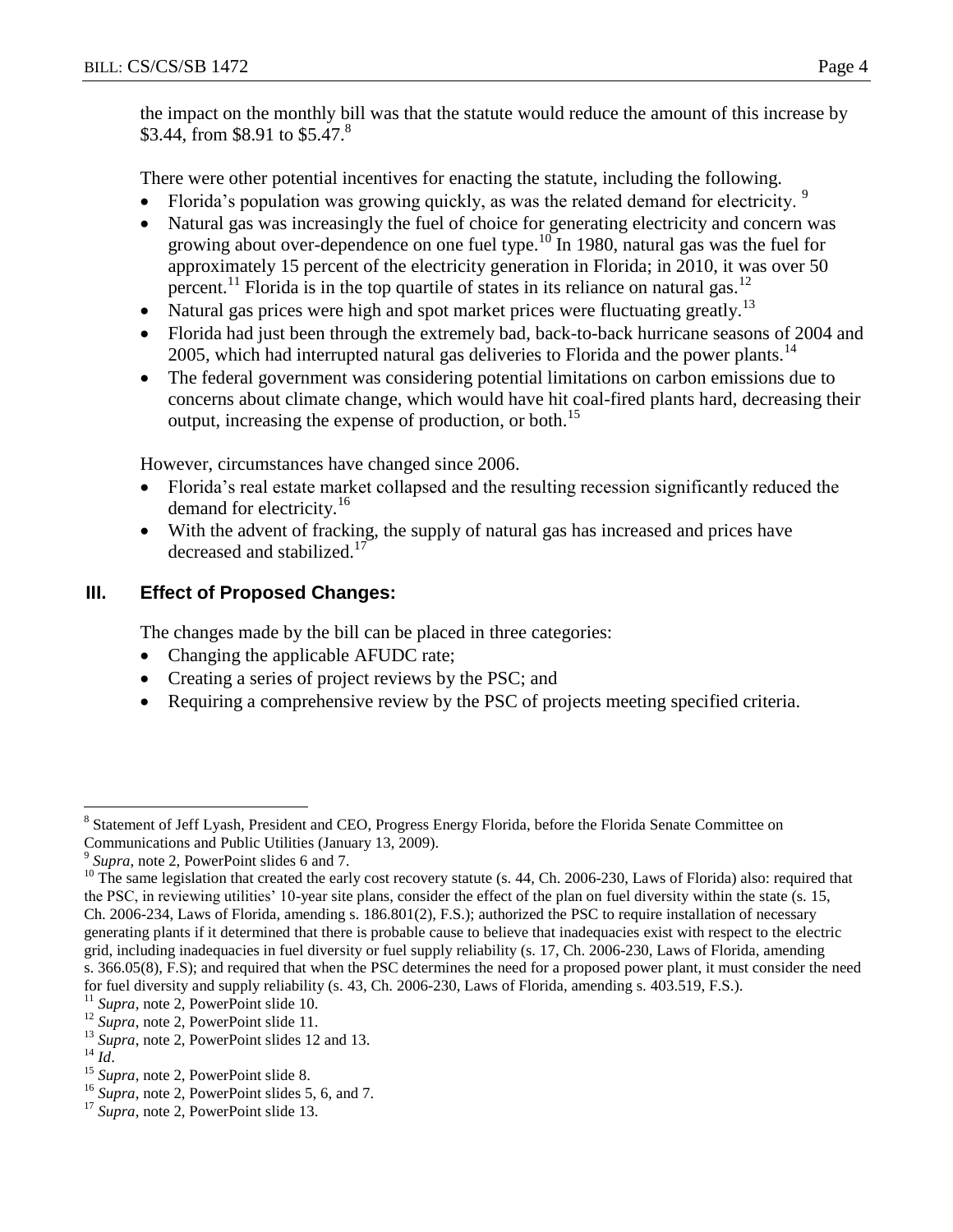#### **AFUDC – Rate of Return**

The bill changes the applicable AFUDC rate used during construction. The AFUDC rate is a method of allowing a utility to recover its costs of raising capital. It includes both a debt component (for borrowed funds for interest paid on bonds and short-term debt) and an equity component (for common and preferred equity funds used to support a project's construction). These components are weighted to determine that utility's overall cost of capital at that time.<sup>18</sup>

Under traditional cost recovery, the AFUDC charge accumulates until the plant becomes operational and cost recovery begins. Under the current statute, prior to the plant becoming operational, the utility recovers preconstruction costs in full (therefore, an AFUDC rate rarely accrues), and recovers only the carrying charges, the AFUDC rate, on construction costs. In practice, there will be very few, if any, occasions for an AFUDC rate to apply to preconstruction costs; it will apply almost exclusively to construction costs. As stated above, the AFUDC rate represents the utility's cost of raising capital and has two components, debt and equity. These components reflect interest costs and a rate of return, respectively. The reasons the AFUDC rate will rarely, if ever, apply to preconstruction costs are 1) these costs are recovered in full as they are incurred, so no interest accumulates (the debt component), and 2) they will include very few, if any, capital costs on which to earn a rate of return (the equity component). In contrast, construction costs will not be recovered until the plant becomes operational, so interest would accrue if not for the early cost recovery statute, and the construction costs will include most, if not all, of the capital costs, the investments in brick and mortar capital investments on which a rate of return is allowed.<sup>19</sup>

The current statute provides:

To encourage investment and provide certainty, for nuclear or integrated gasification combined cycle power plant need petitions submitted on or before December 31, 2010, associated carrying costs must be equal to the pretax AFUDC in effect upon this act becoming law. For nuclear or integrated gasification combined cycle power plants for which need petitions are submitted after December 31, 2010, the utility's existing pretax AFUDC rate is presumed to be appropriate unless determined otherwise by the commission in the determination of need for the nuclear or integrated gasification combined cycle power plant.

The "pretax AFUDC in effect upon this act becoming law" was 8.84 percent for Progress Energy Florida (PEF) and 7.42 percent for Florida Power and Light (FPL).<sup>20</sup> As was stated above, the AFUDC rate consists of two portions, equity and interest. The interest portion was each utility's average interest rate at the time. The equity portion for each was 11.5 percent. The two components were weighted to determine the total percentage rate.

The bill changes this language to:

 $\overline{a}$ 

<sup>18</sup> *See*, Public Service Commission, *Florida's Electric Utilities: A Reference Guide*, Revised 1994 Edition, pages 2-3.

 $19$  Telephone conversation between Committee on Communications, Energy and Public Utilities staff and Mark Futrell and Marshall Willis, Public Service Commission staff, (Feb. 15, 2013).

<sup>&</sup>lt;sup>20</sup> These are the two utilities that are developing nuclear power projects and have sought advance cost recovery under the statute. FPL did "uprates" or expansions at an existing nuclear power plant; both are pursuing new units.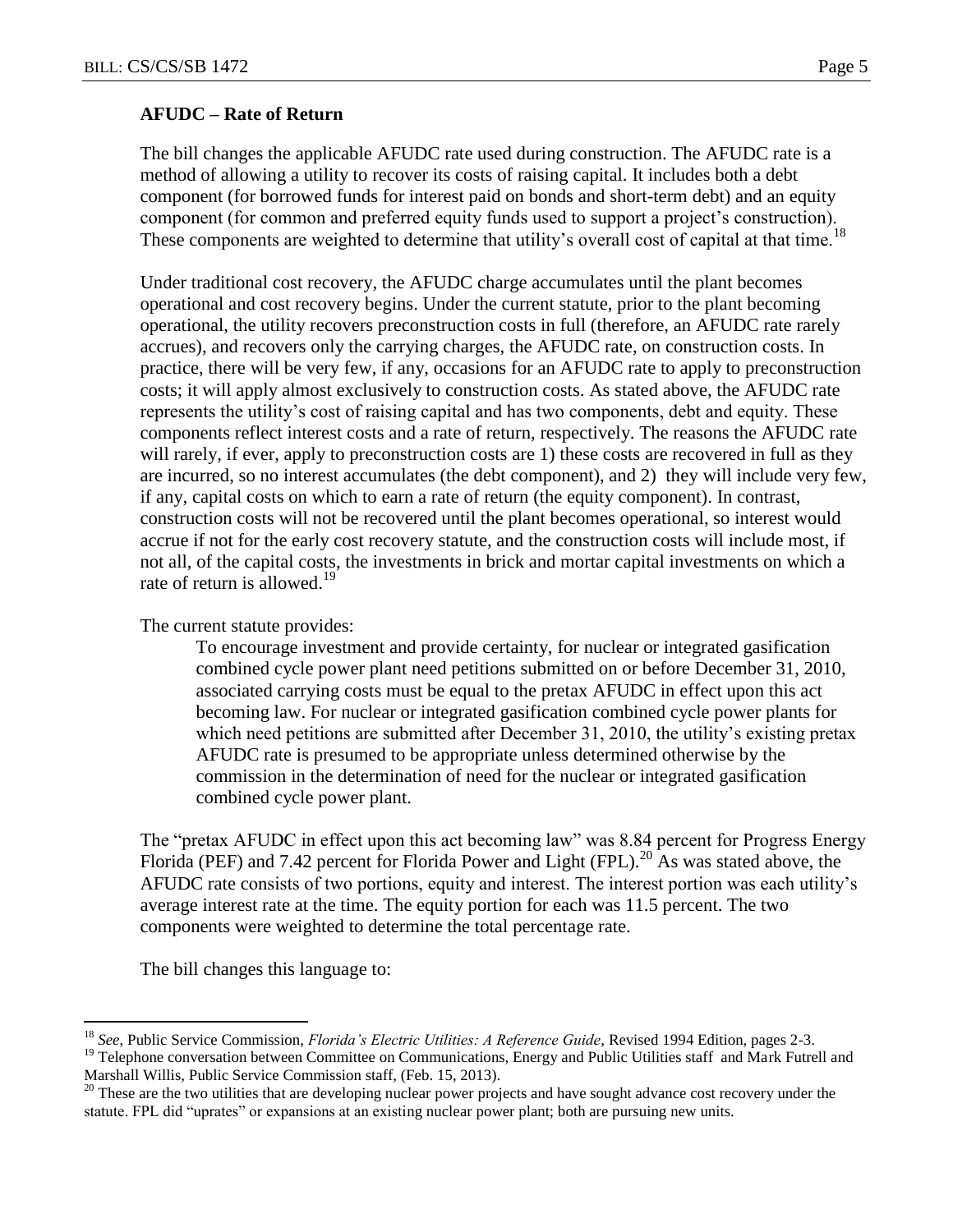To encourage investment and provide certainty, associated carrying costs must be equal to the most recently approved pretax AFUDC at the time an increment of cost recovery is sought.

The current AFUDC rates are 7.44 percent for PEF and 6.41 percent for FPL; they are less than the 2006 levels due to a decrease in both components, that is, decreased interest costs and decreased rate of return on capital investments.<sup>21</sup> Thus, under current conditions, the bill would lower the AFUDC rate for each utility to fit its current circumstances. If either component of a utility's AFUDC rate increases in the future above its 2006 level (that is, if its interest rates for debt or its allowed rate of return increases), the applicable AFUDC rate could increase to above the 2006 level.

#### **PSC Project Review**

The bill creates a schedule for a series of PSC reviews of a power plant project, splitting the preconstruction phase into licensing and other preconstruction work.<sup>22</sup>

During the licensing phase, while a utility seeks to obtain a combined license from the Nuclear Regulatory Commission for a nuclear power plant or a certification for an integrated gasification combined cycle power plant, the utility may recover only costs related to, or necessary for, obtaining the license or certificate.

After obtaining the license or certificate, the utility must petition the PSC for approval before proceeding with preconstruction work beyond those activities necessary to maintain a license or certificate. The only costs a utility may recover before obtaining PSC approval are those that are previously approved or necessary to maintain the license or certification. For the PSC to approve preconstruction work on a plant, it must determine that:

- There is still a need for the plant; and
- The projected costs for the plant are reasonable and prudent.

During post-licensing or post-certification preconstruction work, the utility must petition the commission for approval of any preconstruction materials or equipment purchases that exceed 1 percent of the total projected cost for the project.<sup>23</sup>

Before beginning the construction phase, a utility must petition the PSC for approval to do so. The only costs that a utility may recover before beginning construction work are those that are

 $\overline{a}$ 

<sup>21</sup> *Supra*, note 19.

<sup>&</sup>lt;sup>22</sup> Although Alex Glenn's testimony divided the preconstruction phase into licensing and other preconstruction work and expenses, he also indicated that this was not two separate processes, that both were pursued somewhat simultaneously. As such, it is uncertain how recovery of some costs will compare between the current statute and the procedure established in the bill. A specific example of this uncertainty is discussed in note 23.

<sup>&</sup>lt;sup>23</sup> Steven Scroggs stated in his presentation that there is such a backlog on some large pieces of equipment that a utility has to order them 5-6 years before they are actually needed to have them when they are needed in the construction process. PSC staff indicated that the PSC allowed both utilities to pre-order and put down a deposit on a boiler that can only be obtained from one manufacturer worldwide, and to recover this deposit during preconstruction. The bill appears to allow such a preorder, with PSC approval required if the cost threshold is met, but with the cost of the deposit not recovered until after PSC approval to begin construction is obtained and construction actually begins. However, it is uncertain how it actually will be implemented.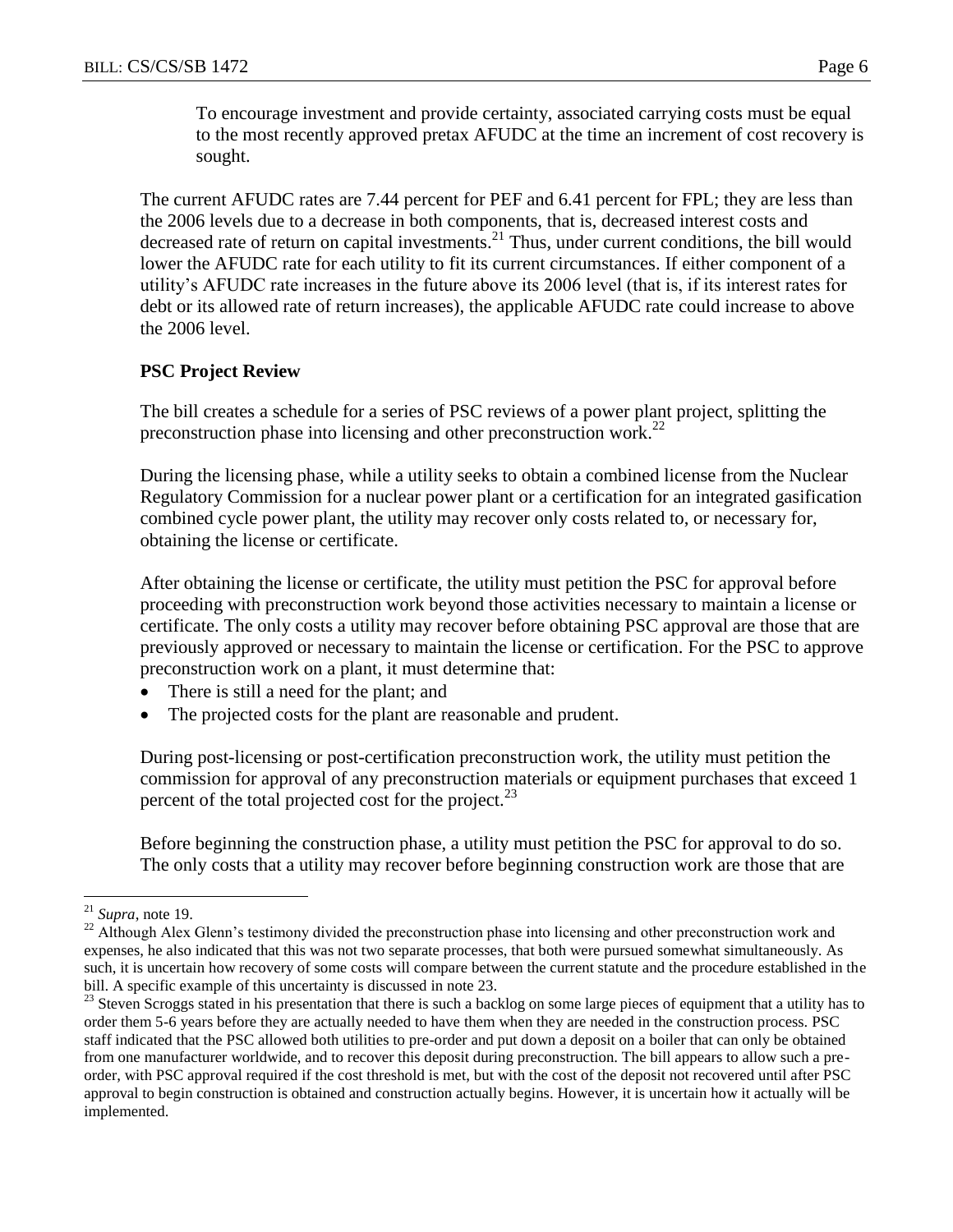previously approved or necessary to maintain the license or certification. For the commission to approve proceeding with construction on a plant, it must determine that:

- There is still a need for the plant; and
- The projected costs for the plant are reasonable.

A utility must begin construction of a plant within ten years after the date on which it obtains a combined license or a certification or it must petition the PSC to preserve the opportunity for future recovery under this section for costs relating to that plant. To preserve this cost recovery opportunity, the PSC commission must determine whether the utility remains intent on building the plant. If the PSC finds that the utility remains intent on building the plant, the utility retains the ability to recover costs under this section. If the commission finds a lack of such intent, it may enter an order prohibiting recovery of any future costs relating to the plant, notwithstanding any other provision of law.

A utility must begin construction within 20 years after the date on which it obtains a combined license or a certification or it may not recover future costs relating to that plant under this or another section, notwithstanding any other provision of law.

If a utility elects not to complete the construction of a nuclear power plant, the utility may not recover or retain any rate of return. Any cost recovery after the date of the decision may not include a rate of return. The utility shall refund to its customers the costs recovered before the date of the decision which are attributable to a recovery of a rate of return.

# **Comprehensive Review**

Section 2 of the bill requires that the PSC conduct a comprehensive review of the continuing prudency, cost effectiveness, and need for any proposed nuclear power plant for which early cost recovery under s. 366.93, F.S., has been authorized:

- if the currently anticipated in-service date for the plant has been extended more than 6 years beyond the original proposed in-service date, and
- if the most recent estimate of the plant's total cost has increased by more than 50 percent of the original cost estimate for the plant.

In making its determination, the PSC must consider all relevant factors, including, but not limited to:

- the utility's need for the plant,
- technology and fuel choices,
- applicable federal and state licensing and permitting factors, and
- short- and long-term costs to ratepayers.

The review must begin on or before June 1, 2013, and be completed by February 1, 2014.

Based on its review, the commission must determine whether to authorize early cost recovery for any new or future costs for which cost recovery has not already been authorized.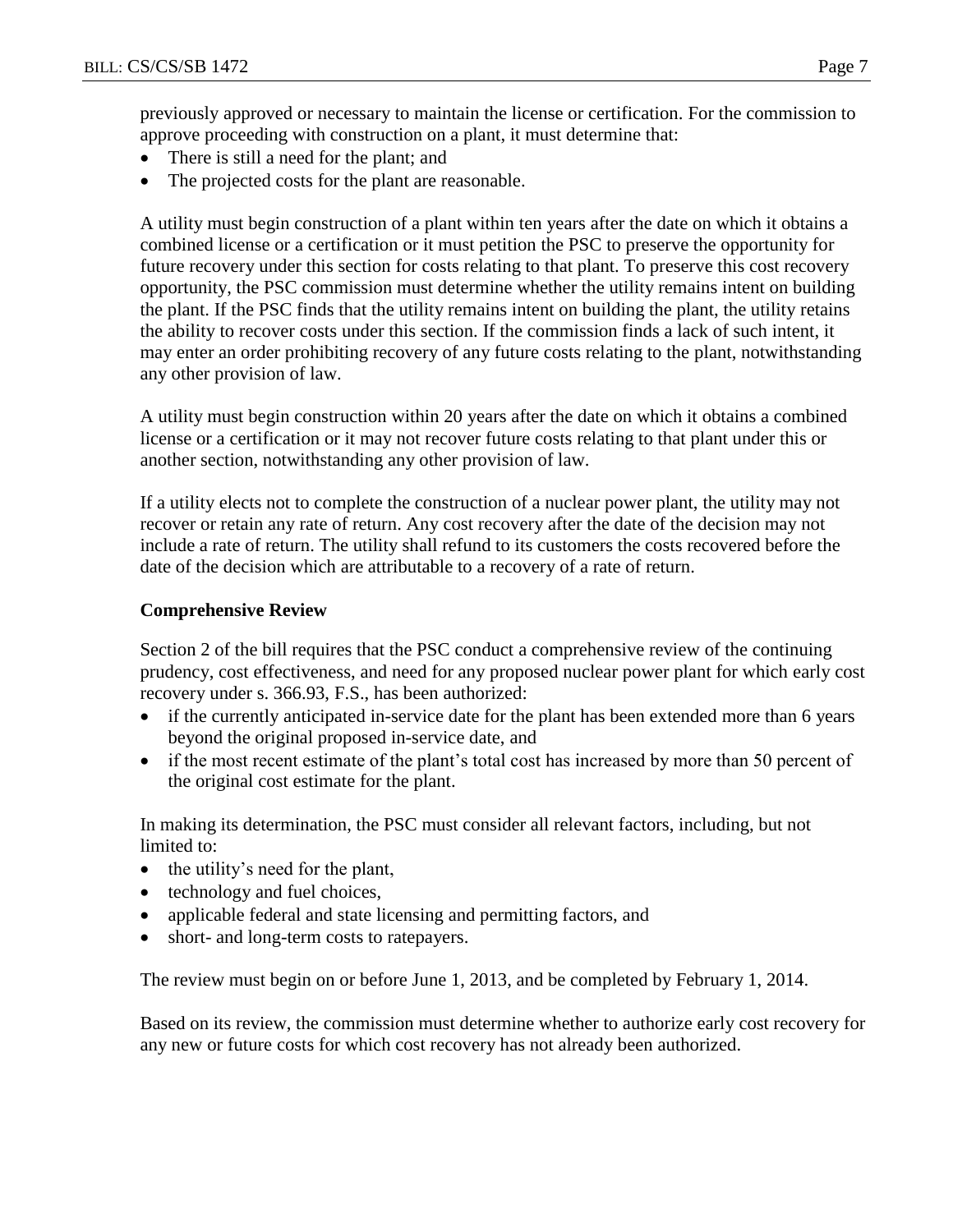## **Effective Date**

The bill takes effect July 1, 2013.

## **IV. Constitutional Issues:**

## A. Municipality/County Mandates Restrictions:

Not applicable; this bill does not require counties or municipalities to spend funds or take action requiring the expenditure of funds; reduce the authority that counties or municipalities have to raise revenues in the aggregate; or reduce the percentage of state tax shared with counties or municipalities.

## B. Public Records/Open Meetings Issues:

Not applicable; this bill does not have any effect on public records or open meetings.

### C. Trust Funds Restrictions:

Not applicable; this bill does relate to or have any effect on trust funds.

## **V. Fiscal Impact Statement:**

A. Tax/Fee Issues:

None; the bill has no affect on taxes or fees.

B. Private Sector Impact:

The bill will have the following economic impacts on the utilities recovering costs under this statute and their ratepayers.

- The bill applies an AFUDC rate that is based upon the circumstances at the time the cost is incurred. This will always allow each utility to recover all interest costs and a rate of return that is fair and reasonable at the time the cost is incurred. With current AFUDC rates lower than those in effect on June 19, 2006, when the original cost recovery bill became law, the applicable rate --- and the total costs to the utility's customers --- would decrease as a result of CS/SB 1472. *However,* if the total amount of the AFUDC components increase beyond those of the 2006 rates, both the applicable rate and the costs to ratepayers would increase beyond the amounts currently established in the statute.
- The PSC review and approval process will provide protection for ratepayers throughout the development of a power plant for which early cost recovery is being obtained, while not providing significant delay or burden on a utility. The timing on recovery of some costs may be different under the current statute and the bill. In the event that a utility elects not to complete construction of a nuclear power plant, customers will receive specified refunds.